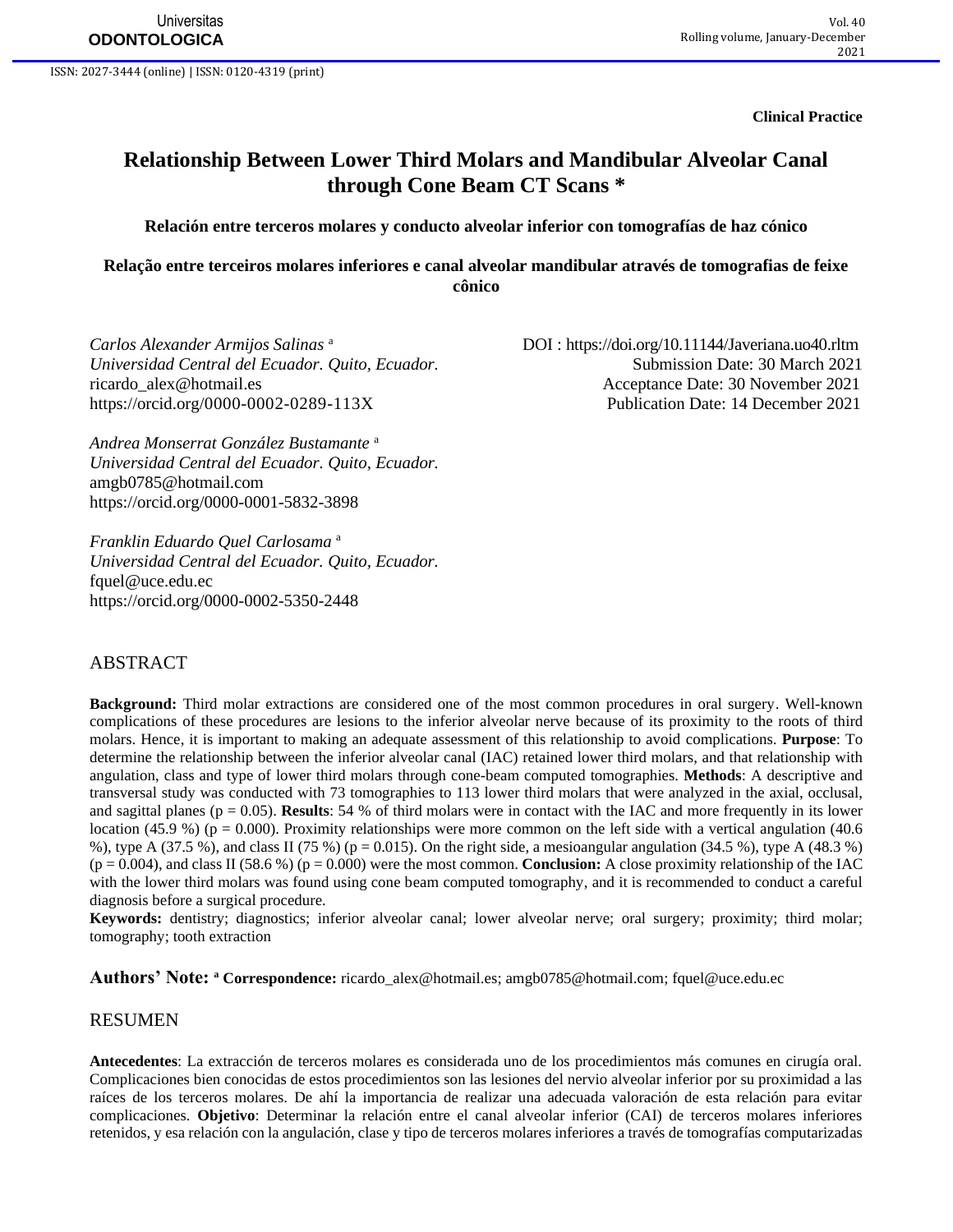de haz cónico. **Métodos**: Se realizó un estudio descriptivo y transversal con 73 tomografías de 113 terceros molares inferiores que se analizaron en los planos axial, oclusal y sagital (p = 0,05). **Resultados**: El 54 % de los terceros molares estaba en contacto con el CAI y con mayor frecuencia en su ubicación inferior (45,9 %) ( $p = 0,000$ ). Las relaciones de proximidad fueron más frecuentes en el lado izquierdo con angulación vertical (40,6 %), tipo A (37,5 %) y clase II (75 %) (p = 0,015). En el lado derecho, la angulación mesioangular (34,5 %), tipo A (48,3 %) (p = 0,004) y clase II (58,6 %) (p = 0,000) fueron las más frecuentes. **Conclusión**: Se encontró una estrecha relación de proximidad del CAI con los terceros molares inferiores mediante tomografía computarizada de haz cónico. Se recomienda realizar un diagnóstico cuidadoso antes de un procedimiento quirúrgico.

**Palabras clave**: canal alveolar inferior; cirugía oral; diagnóstico; extracción dental; nervio alveolar inferior; odontología; proximidad; tercer molar; tomografía

#### RESUMO

**Antecedentes**: A extração de terceiros molares é considerada um dos procedimentos mais comuns em cirurgia oral. Complicações bem conhecidas desses procedimentos são as lesões do nervo alveolar inferior devido à sua proximidade com as raízes dos terceiros molares. Portanto, é importante fazer uma avaliação adequada dessa relação para evitar complicações. **Objetivo**: Determinar a relação entre os terceiros molares inferiores retidos no canal alveolar inferior (CAI) e essa relação com a angulação, classe e tipo de terceiros molares inferiores através de tomografias computadorizadas de feixe cônico. **Métodos**: Foi realizado um estudo descritivo e transversal com 73 tomografias de 113 terceiros molares inferiores que foram analisados nos planos axial, oclusal e sagital (p = 0,05). **Resultados**: 54 % dos terceiros molares estavam em contato com o CIA e mais frequentemente em sua localização inferior (45,9 %) ( $p = 0,000$ ). As relações de proximidade foram mais comuns no lado esquerdo com angulação vertical (40,6 %), tipo A (37,5 %) e classe II (75 %) (p = 0,015). No lado direito, a angulação mesioangular (34,5 %), tipo A (48,3 %) (p = 0,004) e classe II (58,6 %) (p = 0,000) foram as mais comuns. **Conclusão**: Uma relação de proximidade do CAI com os terceiros molares inferiores foi encontrada na tomografia computadorizada de feixe cônico, sendo recomendado um diagnóstico criterioso antes de um procedimento cirúrgico.

**Palavras-chave**: canal alveolar inferior; cirurgia oral; diagnóstico; extração de dente; nervo alveolar inferior; odontologia; proximidade; terceiro molar; tomografia

### **INTRODUCTION**

One of the most common procedures performed in oral surgery is the extraction of third molars, which are frequently retained (1,2). A common complication during enucleation of third molars is injury to the inferior alveolar nerve, the incidence rate of which ranges from 1% to 22%. Such complications occur due to the proximity between these structures, hence the importance of performing an adequate imaging examination before these procedures to determine if there is an intimate relationship between these structures (3-5).

The various procedures performed on the mandible require detailed knowledge of the position and trajectory of the inferior alveolar canal (IAC), which contains the inferior alveolar neurovascular bundle within it. A lack of knowledge of the anatomical relationships of the IAC in surgical procedures can cause lacerations, compression, or even sever the nerve, generating nerve injuries such as neuropraxia, axonotmesis, or neurotmesis (6). This type of injury can also affect the success of procedures and cause pain, discomfort, and dissatisfaction in patients, which can complicate or prolong recovery (7).

Third molar impactions are often associated with various complications such as pain on eruption, pain on chewing, root caries in second molars, and pericoronitis. For this reason, sometimes, in order to avoid foreseeable problems with these molars, a prophylactic extraction is chosen (7,8).

One of the most used preoperative exams as a standard diagnosis due to its accessibility, cost, and technique are panoramic radiographs. Such radiographs may show some indicators to determine the relationship between the lower third molars and the IAC. Among these indicators are the interruption of the radiopaque line of the IAC, the deviation or change of direction of this canal and the narrowing in relation to the apices of the third molar. These radiographic signs could serve for a pre-surgical evaluation of the risk of any possible sensory injury after surgical extraction of these molars (9,10). However, radiography, despite its usefulness, has the disadvantages that it produces two-dimensional images of three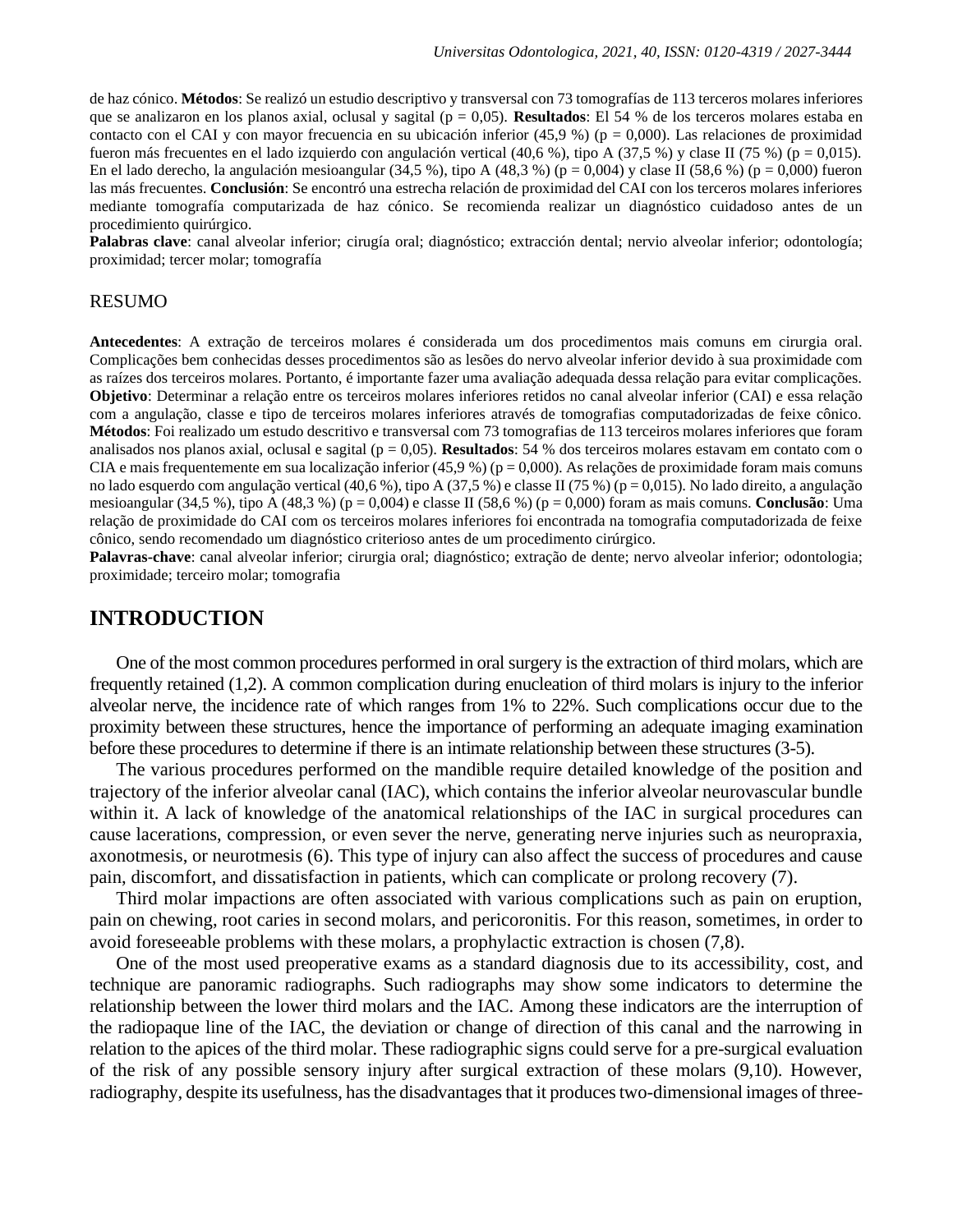dimensional structures, some blurred areas, lack of sharpness, and image overlap, which will make it difficult to determine the exact relationship between the lower third molars and the IAC (11).

The introduction of cone-beam computed tomography has been a great diagnostic aid as it creates multiplanar good-quality images, excellent geometric accuracy, and no overlaps, as is the case with panoramic radiographs (9). In oral surgery, it began to be used as a diagnostic tool to evaluate the proximity between the third molar and the IAC and thus avoid injury to the inferior alveolar nerve during surgical extraction. However, its use has been relegated to cases in which the proximity of the third molar to the IAC has been established by means of panoramic radiography, not as a standard study that could reveal not only said proximity, but also provide other findings such as variants. anatomical characteristics of the canal, position of the vestibular, lingual and inferior nerves, and the shape of the apices (12).

Worldwide, there is an increasing trend in the incidence of impacted third molars. Studies on the evolution of the surgical process describe that there is greater retention of these teeth in young people, with a greater impact on the mandibular lower left quadrant. According to morbidity data obtained from the Ministry of Public Health of Ecuador, an annual increase in patients treated for complications secondary to the presence of third molars included in the mandible is reported (13). These data have more impact in places like Quito, a city that hosts more than 53 % of internal migration from Ecuador and in which different ethnic groups coexist: Mestizos, Whites, Afro-descendants, Indigenous, and Montubios (14), which widen the anatomical variations in relationship with the third molars and the IAC. The present study was conducted in order to determine the relationship between the IAC and retained lower third molars through cone beam computed tomography of patients who were candidates for surgical extraction of third molars who attended the Xplora DEIM Radiology Service in the city of Quito.

### **MATERIALS AND METHODS**

A descriptive and cross-sectional study was carried out that obtained the approval of the Research Ethics Subcommittee of the Central University of Ecuador, code SIB-ICE 25-06-2018, and the authorization of the director of the Xplora DEIM Radiology Center for access to the imaging database. We sought to determine the relationship between the lower third molars retained with the IAC, through the use of cone-beam computed tomography obtained in the period from January 2017 to March 2018.

The study included the CT scans of patients of both sexes, from 18 to 70 years of age, who attended the Radiology Center with orders for panoramic radiographs for the extraction of lower third molars in Nolla stage 9 (almost complete root with apex open) onward (15). X-rays of patients who presented supernumerary teeth, pathological entities in the region of the third molars, and who were in Nolla stage of 8 or less in the third molars were excluded from the study.

The tomographic images used for the investigation were made in a Hyperion X9® tomographic equipment that has a minimum voxel size of 750  $\mu$ m, with a field of view of 11x5 (lower jaw), 11x8 (bimaxillary) and 11x13 (full face). The images were evaluated using MyRay's iRYS® program, which consists of advanced desktop software for oral and maxillofacial image analysis with image archiving and processing functions. It is used with keyboard and mouse on a desktop computer with a Windows 10 Pro® 64-bit operating system, Intel Core 2 duo® processor and a monitor with a minimum resolution of 1280 x 1024 pixels.

The observation of the structures was conducted through visual inspection of the tomography in adequate conditions of physical space and ventilation, with dim ambient light and silence for interpretation (7). The imaging evaluation sessions were carried out in the morning hours, considering visual breaks from time to time working on the computer. All data and variables were duly recorded on registration forms.

The study had a total of 90 cone beam computed tomography scans of which 73 met the inclusion and exclusion criteria. For the analysis of each tomography in the 3D panoramic view, the hemiarch of each third molar was first identified. Then, the class, type and angulation were determined, based on what was proposed by Winter, and Pell and Gregory (5,16-17) (figures 1 and 2). These variables allow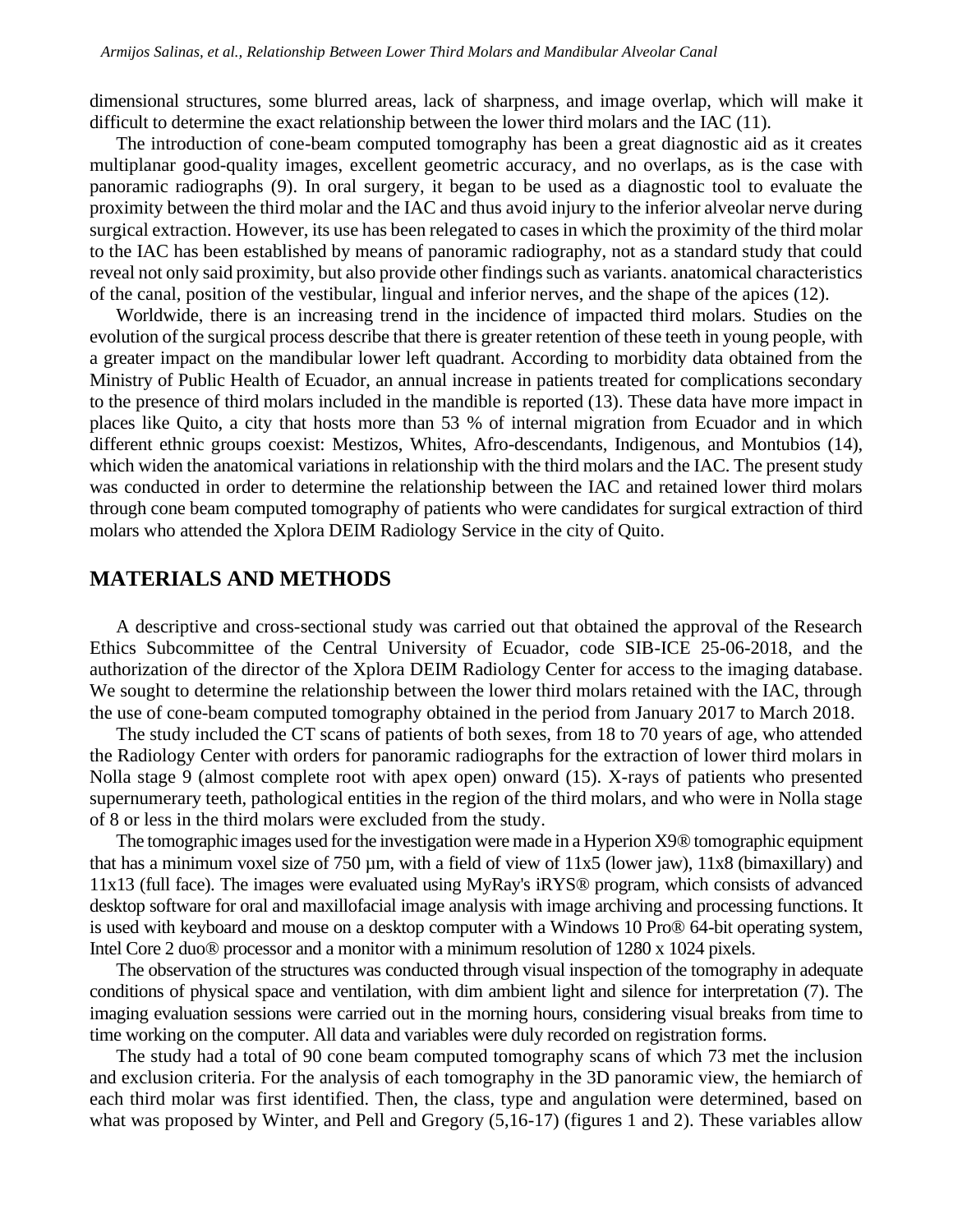the oral surgeon to determine the spatial position of the third molar with respect to the second molar and the mandibular ramus and thus anticipate a possible difficulty in its extraction.



FIGURE 1 Pell and Gregory Classification for Lower Third Molars (5,16-17) Elaborated by: the authors.



Winter's classification for lower third molars: A: mesioangular, B: horizontal, C: vertical, D: distoangular, E: inverted, F: vestibuloversion, G: linguoversion (15,16-17) Elaborated by: the authors.

In the different axial, coronal, and sagittal anatomical slices with a thickness of 0.3 mm (reference measure of several studies reviewed), the image gradually moved until the relationship of proximity existing between the IAC cortical and the lower third molar, to then assess the contact or not between these structures and the position of the canal: lower, lingual, buccal, or interradicular (18) (figure 3). In cases where no contact was found, after aligning the coronal and sagittal planes with the long axis of each root, the shortest distance from the tip of the root apex surface to the nearest outer surface of the IAC cortical limit was measured.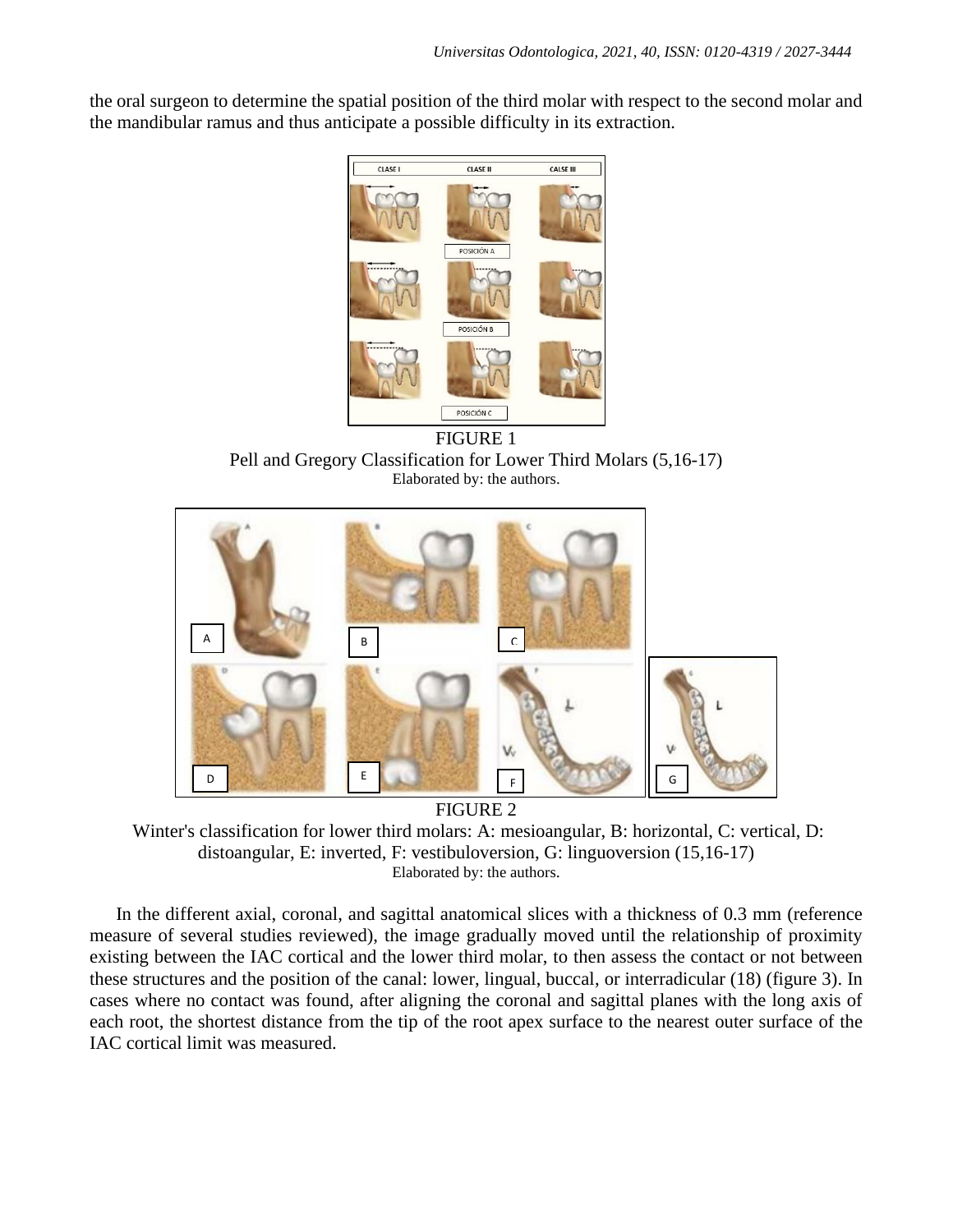

FIGURE 3

Classification of the position and relationship between the roots of third molars and the IAC as seen on cone beam computed tomography Elaborated by: the authors.

The observer's calibration was performed with a maxillofacial radiology specialist regarding the analysis and evaluation of the tomography to determine the relationship of proximity, location, and distance between the IAC and the lower third molars. The Kappa test was used, based on the comparison of opinions, judgments, or results issued or obtained by different subjects, which showed a concordance greater than 0.78, which is considered very good. Descriptive and frequency statistics were used to analyze the relationships of the roots to the CAI, angulation, type, and class of the third molars with respect to the CAI, as well as the relationships between gender, age, and proximity of the third molar. Independent t-tests were also used to compare these variables. To analyze the relationship between variables of proximity and location of the IAC with the lower third molars, the Pearson Chi-square test was used. All data was included in the statistical program IBM® SPSS® 22.

## **RESULTS**

Among the 73 cone-beam computed tomography scans obtained, 113 lower third molars were found, of which 32 were male patients and 41 female patients. There were 49 third molars on the left side and 64 on the right side. A total of 61 (54 %) lower third molars were in direct contact with the IAC and 52 were not. Among the third molars in relation to the IAC, the lower location was more frequent in 45.9 % of the cases ( $p = 0.000$ ) (Table 1) (Figures 4-5).

| Relationship between Proximity and Location |              |                  |                   |              |  |
|---------------------------------------------|--------------|------------------|-------------------|--------------|--|
| Location                                    |              | <b>Proximity</b> |                   | <b>Total</b> |  |
|                                             |              | <b>Contact</b>   | N contact         |              |  |
| Lingual                                     | <b>Count</b> | 20               |                   | 21           |  |
|                                             | Percentage   | 32.8             | 1.9               | 18.6         |  |
| Vestibular                                  | <b>Count</b> | 12               | 16                | 28           |  |
|                                             | Percentage   | 19.7             | 30.8              | 24.8         |  |
| Inferior                                    | Count        | 28               | 35                | 63           |  |
|                                             | Percentage   | 45.9             | 67.3              | 55.8         |  |
| Interradicular                              | <b>Count</b> |                  | $\mathbf{\Omega}$ |              |  |
|                                             | Percentage   | 1.6              | 0.0               | 0.9          |  |
| Total                                       | <b>Count</b> | 61               | 52                | 113          |  |
|                                             | Percentage   | 100.0            | 100.0             | 100.0        |  |

|  | <b>TABLE 1</b> |  |
|--|----------------|--|
|  |                |  |

Elaborated by: the authors.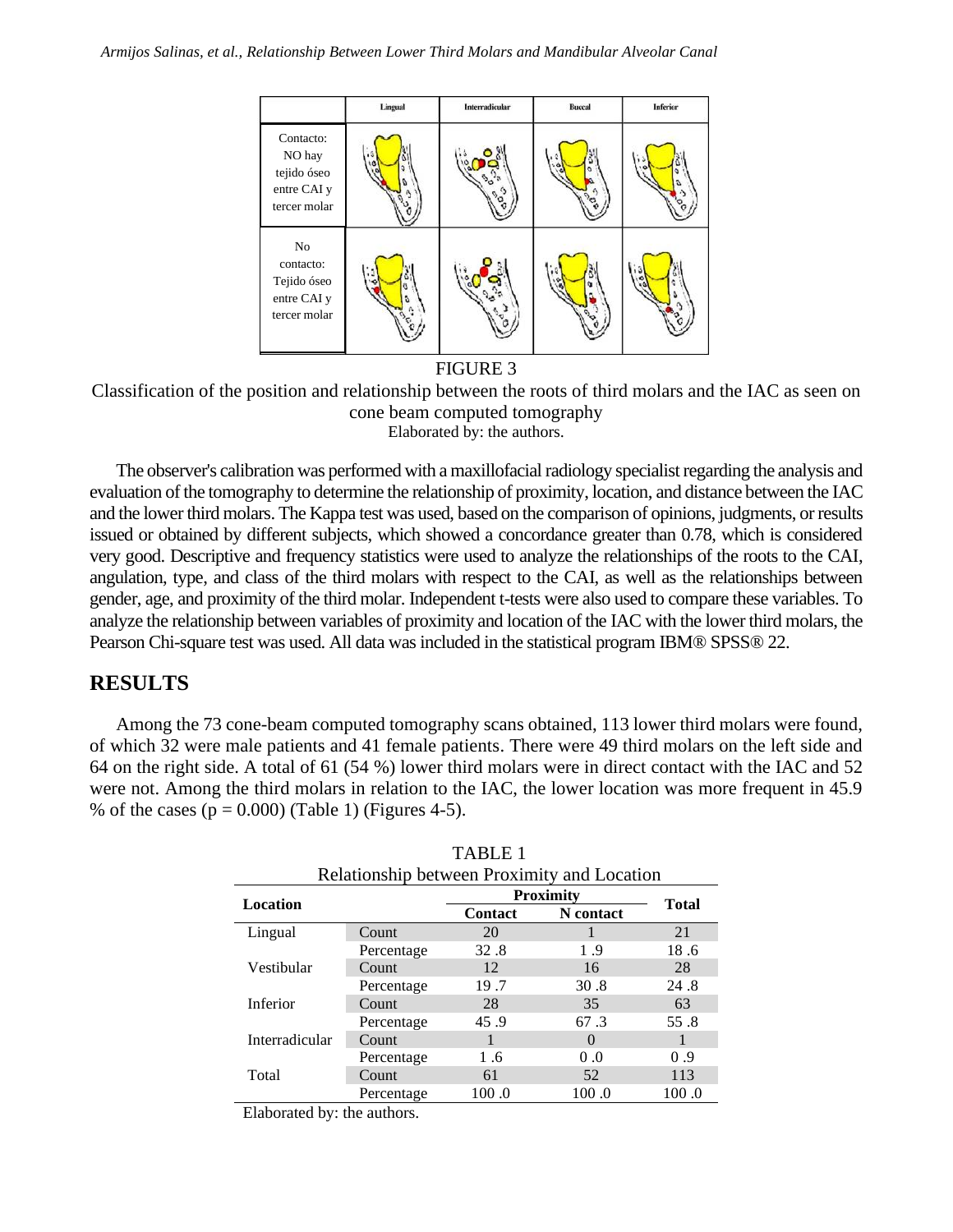

FIGURE 4 Proximity Relationship Between the Mandibular Third Molars and the IAC A: contact relationship. B: no contact Elaborated by: the authors.



FIGURE 6 Location Relationship of the IAC With Respect To the Roots of the Mandibular Third Molars. A: lingual. B: vestibular. C: bottom. D: interradicular Elaborated by: the authors.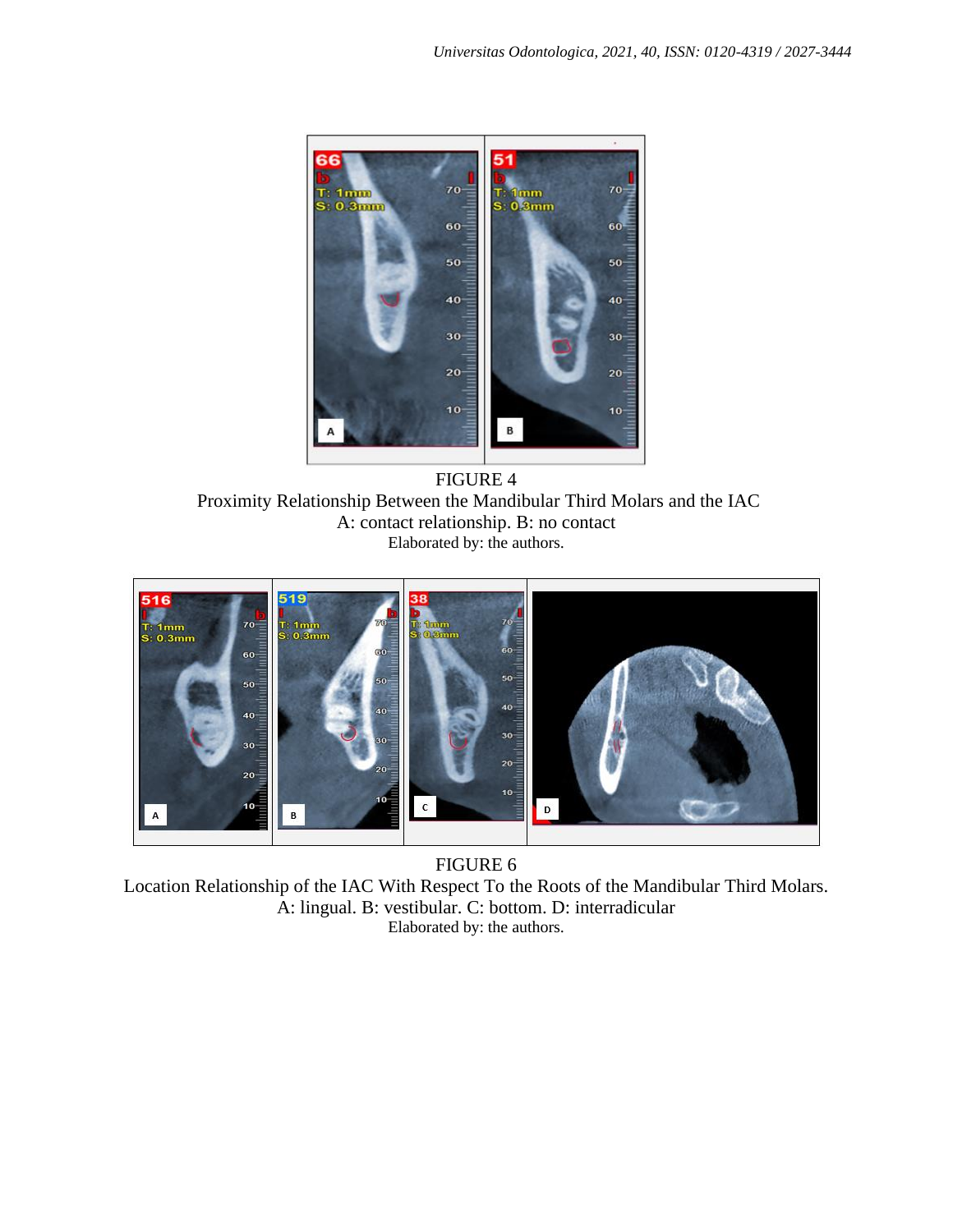In the third molars on the left side in contact with the IAC, with respect to angulation, the vertical position was more representative (40.6 %). Regarding the type, the most common was type A (37.5 %). On the other hand, class II was the most frequent  $(75%)$  (p = 0.015) (Table 2).

Regarding the third molars on the right side in contact with the IAC, in relation to the angulation, the mesioangular position was more frequent (34.5 %) ( $p = 0.05$ ). Also, type A was the most common (48.3 %) ( $p = 0.004$ ) and so class II (58.6 %) ( $p = 0.000$ ) (Table 3).

TABLE 2 Relationship Between Proximity and Angulation, Class and Type Classification of Lower Third Molars on the Left Side

|                   |                  |            | <b>Proximity</b> |                   |                |       |
|-------------------|------------------|------------|------------------|-------------------|----------------|-------|
| <b>Variable</b>   |                  |            | <b>Contact</b>   | <b>No Contact</b> | <b>Total</b>   | p     |
| <b>Angulation</b> | Mesioangular     | Count      | 9                | 6                 | 15             | 0.788 |
|                   |                  | Percentage | 28.10            | 35.30             | 30.60          |       |
|                   | Distoangular     | Count      | 1                | $\mathbf{1}$      | $\mathfrak{D}$ |       |
|                   |                  | Percentage | 3.10             | 5.90              | 4.10           |       |
|                   | Vertical         | Count      | 13               | 8                 | 21             |       |
|                   |                  | Percentage | 40.60            | 47.10             | 42.90          |       |
|                   | Horizontal       | Count      | 5                | 1                 | 6              |       |
|                   |                  | Percentage | 15.60            | 5.90              | 12.20          |       |
|                   | Vestibuloversion | Count      | $\mathfrak{D}$   | $\Omega$          | $\mathcal{L}$  |       |
|                   | or Bucoangular   | Percentage | 6.30             | 0.00              | 4.10           |       |
|                   | Linguoversion or | Count      | $\overline{2}$   | 1                 | 3              |       |
|                   | Linguoangular    | Percentage | 6.30             | 5.90              | 6.10           |       |
| <b>Type</b>       | A                | Count      | 12               | 12                | 24             | 0.087 |
|                   |                  | Percentage | 37.50            | 70.60             | 49.00          |       |
|                   | B                | Count      | 11               | $\mathcal{F}$     | 14             |       |
|                   |                  | Percentage | 34.40            | 17.60             | 28.60          |       |
|                   | C                | Count      | 9                | $\mathcal{L}$     | 11             |       |
|                   |                  | Percentage | 28.10            | 11.80             | 22.40          |       |
| <b>Class</b>      | I                | Count      | $\overline{4}$   | 8                 | 12             | 0.015 |
|                   |                  | Percentage | 12.50            | 47.10             | 24.50          |       |
|                   | $\mathbf{I}$     | Count      | 24               | $\mathbf{Q}$      | 33             |       |
|                   |                  | Percentage | 75.00            | 52.90             | 67.30          |       |
|                   | III              | Count      | $\overline{4}$   | $\Omega$          | $\overline{4}$ |       |
|                   |                  | Percentage | 12.50            | 0.00              | 8.20           |       |

Elaborated by: the authors.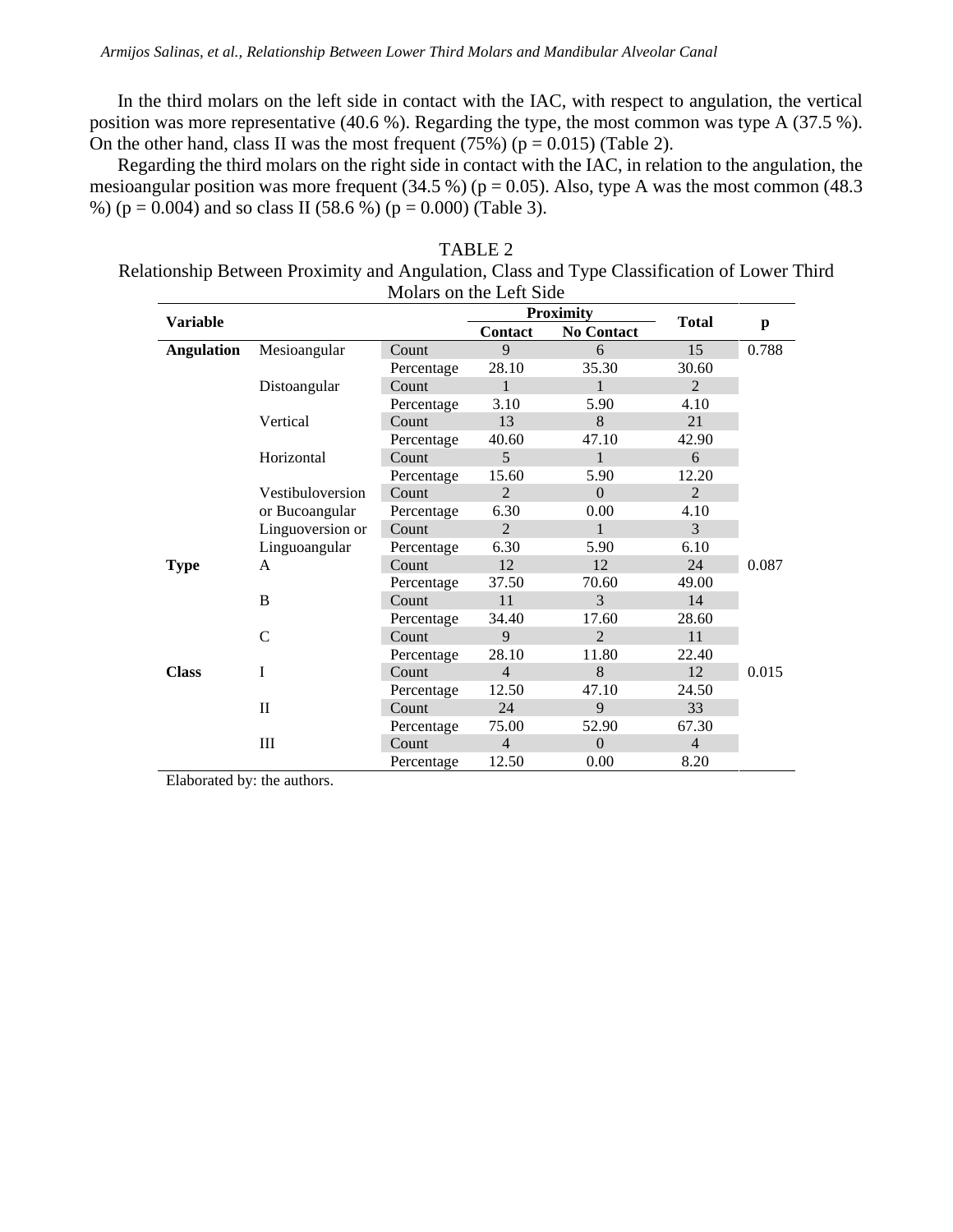| <b>Variable</b>   |                  |            | <b>Proximity</b> |                   | <b>Total</b>   |       |
|-------------------|------------------|------------|------------------|-------------------|----------------|-------|
|                   |                  |            | <b>Contact</b>   | <b>No Contact</b> |                | p     |
| <b>Angulation</b> | Mesioangular     | Count      | 10               | 8                 | 18             | 0.054 |
|                   |                  | Percentage | 34.50            | 22.90             | 28.10          |       |
|                   | Distoangular     | Count      | 1                | $\mathcal{E}$     | $\overline{4}$ |       |
|                   |                  | Percentage | 3.40             | 8.60              | 6.30           |       |
|                   | Vertical         | Count      | 8                | 20                | 28             |       |
|                   |                  | Percentage | 27.60            | 57.10             | 43.80          |       |
|                   | Horizontal       | Count      | 5                | $\mathfrak{D}$    | $\tau$         |       |
|                   |                  | Percentage | 17.20            | 5.70              | 10.90          |       |
|                   | Vestibuloversion | Count      | $\Omega$         | $\mathbf{1}$      | $\mathbf{1}$   |       |
|                   | or Buc angular   | Percentage | 0.00             | 2.90              | 1.60           |       |
|                   | Linguoversion or | Count      | $\overline{5}$   | $\mathbf{1}$      | 6              |       |
|                   | Linguoangular    | Percentage | 17.20            | 2.90              | 9.40           |       |
| <b>Type</b>       | A                | Count      | 14               | 30                | 44             | 0.004 |
|                   |                  | Percentage | 48.30            | 85.70             | 68.80          |       |
|                   | B                | Count      | 9                | $\overline{4}$    | 13             |       |
|                   |                  | Percentage | 31.00            | 11.40             | 20.30          |       |
|                   | $\mathcal{C}$    | Count      | 6                | 1                 | $\tau$         |       |
|                   |                  | Percentage | 20.70            | 2.90              | 10.90          |       |
| <b>Class</b>      | I                | Count      | 6                | 22                | 28             | 0.000 |
|                   |                  | Percentage | 20.70            | 62.90             | 43.80          |       |
|                   | $\mathbf{H}$     | Count      | 17               | 13                | 30             |       |
|                   |                  | Percentage | 58.60            | 37.10             | 46.90          |       |
|                   | Ш                | Count      | 6                | $\Omega$          | 6              |       |
|                   |                  | Percentage | 20.70            | 0.00              | 9.40           |       |

TABLE 3 Relationship Between Proximity and Angulation, Class and Type Classification of Lower Third Molars on the Right Side

Elaborated by: the authors.

In the cases where there was no proximity, distances were between 0.3 mm (minimum) and 5 mm (maximum). The average of the distance was 1.03 mm (Tables 4 and 5).

| <b>TABLE 4</b>                   |                 |                   |              |        |  |
|----------------------------------|-----------------|-------------------|--------------|--------|--|
| Distances Found on the Left Side |                 |                   |              |        |  |
| Distance (mm)                    |                 | <b>Proximity</b>  | <b>Total</b> |        |  |
|                                  |                 | <b>Contact</b>    | No contact   |        |  |
| 0.0                              | Count           | 32                |              | 32     |  |
|                                  | Percentage      | 100.00            | 0.00         | 65.30  |  |
| $0.1 - 1.4$                      | Count           |                   |              |        |  |
|                                  | Percentage      | 0.00              | 41.20        | 14.30  |  |
| $1.5 - 2.5$                      | Count           | $\mathbf{\Omega}$ |              |        |  |
|                                  | Percentage      | 0.00              | 41.20        | 14.30  |  |
| $2.6 - 4.0$                      | Count           | 0                 | 3            | 3      |  |
|                                  | Percentage      | 0.00              | 17.60        | 6.10   |  |
| Total                            | Count           | 32                | 17           | 49     |  |
|                                  | Percentage      | 100.00            | 100.00       | 100.00 |  |
| $-1$                             | $\cdot$ $\cdot$ |                   |              |        |  |

Elaborated by: the authors.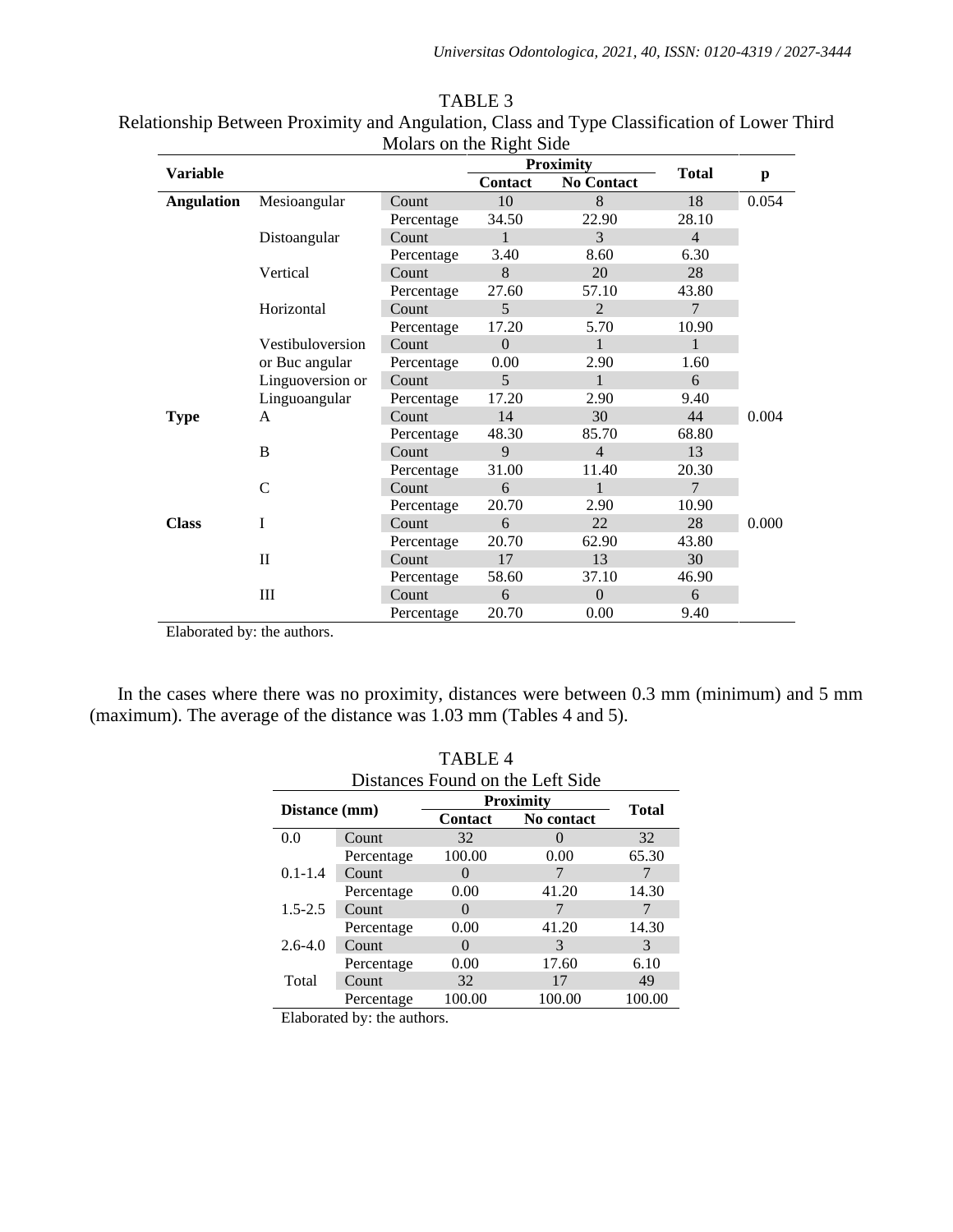*Armijos Salinas, et al., Relationship Between Lower Third Molars and Mandibular Alveolar Canal*

| LADLE J       |                                   |                   |                   |       |  |  |
|---------------|-----------------------------------|-------------------|-------------------|-------|--|--|
|               | Distances Found on the Right Side |                   |                   |       |  |  |
| Distance (mm) |                                   | <b>Proximity</b>  | <b>Total</b>      |       |  |  |
|               |                                   | <b>Contact</b>    | <b>No Contact</b> |       |  |  |
| 0.0           | Count                             | 29                |                   | 29    |  |  |
|               | Percentage                        | 100.00            | 0.00              | 45.30 |  |  |
| $0.1 - 1.4$   | Count                             | $\mathbf{\Omega}$ | 16                | 16    |  |  |
|               | Percentage                        | 0.00              | 45.70             | 25.00 |  |  |
| $1.5 - 2.5$   | Count                             | $\Omega$          | 6                 | 6     |  |  |
|               | Percentage                        | 0.00              | 17.10             | 9.40  |  |  |
| $2.6 - 4.0$   | Count                             | $\mathbf{0}$      | 8                 | 8     |  |  |
|               | Percentage                        | 0.00              | 22.90             | 12.50 |  |  |
| Total         | Count                             | $\mathbf{\Omega}$ | 5                 | 5     |  |  |
|               | Percentage                        | 0.00              | 14.30             | 7.80  |  |  |

 $TATE$ 

Elaborated by: the authors.

### **DISCUSSION**

In the present study, when evaluating 113 third molars in 73 cone-beam computed tomography scans, 54 % of the cases were in direct contact with the IAC. This frequency is similar to that described in other studies, such as the one by Maglione, *et al*. (1) in Italy, who, when evaluating 133 third molars, found that 69.17 % were in intimate contact with the IAC. Likewise, Herrera Mujica, *et al.* (7), when analyzing 112 mandibular third molars in CT scans, found 65.2 % in contact relationship. Another study by Kursun, *et al*. (19) in Turkey, after evaluating 180 third molars, found a contact relationship with the IAC of 57.8 % cases. An investigation carried out in Peru, by Miranda Barrueto (20), when studying 117 third molars, found that 44.44 % were in contact with the IAC. In South Korea, Kim, *et al*. (21) observed 61 % mandibular third molars in contact with the IAC. In contrast, the findings of this study differ from those of investigations such as that of Shujaat, *et al*. (22) in Saudi Arabia, who evaluated the position of 100 third molars and found that 96 % were in contact with the canal. Ghaeminia, *et al*. (18), in their study conducted in the Netherlands, found contact in 84.9 % of 53 third molars.

Regarding location, it was observed that the contact relationship occurred more frequently in the lower location of the dental canal in 45.9 % of the cases, which was statistically significant ( $p = 0.000$ ). These findings are similar to those described by Maglione, *et al*. (1), for whom the most frequent location was the lower one in 63 % of the cases, and Ye, *et al.* (23), who observed the third molar mostly on the IAC (55.43 %). These findings differ from those of Shujaat, *et al*. (22), since in 77.1 % of their analyzed cases the IAC was located at the lower lingual level. Similarly, Kursun, *et al*. (19) identified 51.7 % of cases of IAC located lingually, although they did not discriminate between contact and non-contact. A third study by Ghaeminia, *et al*. (18) determined a higher frequency of contact of the third molar with the lingual location of the IAC (57.8 %). These data are especially important for the surgeon when deciding the shape and direction of the odontosection and osteotomy.

In the present study, the proximity of the IAC with respect to the angulation, class, and type of the lower third molars was assessed. On the left side, with respect to angulation, vertical angulation was more frequent (40.6 %) and for the right side, mesioangular (34.5 %). This is similar to that described by Bareiro and Duarte (16), who more frequently observed vertical angulation on the left side and mesioangular on the right side with respect to the IAC.

Regarding the type, both on the left and right sides, type A was the most representative with 37.5 % and 48.3 %, respectively. These results are similar to those of Bareiro and Duarte (16), for type A on the left side (50.7 %) but differ on the right side in which type B was the most frequent (50.7 %). Regarding the class, for the left and right sides, the most common was class II, with 75 % and 58.6 %, respectively. Comparing these findings again with those of Bareiro and Duarte (16), class II was the most frequent for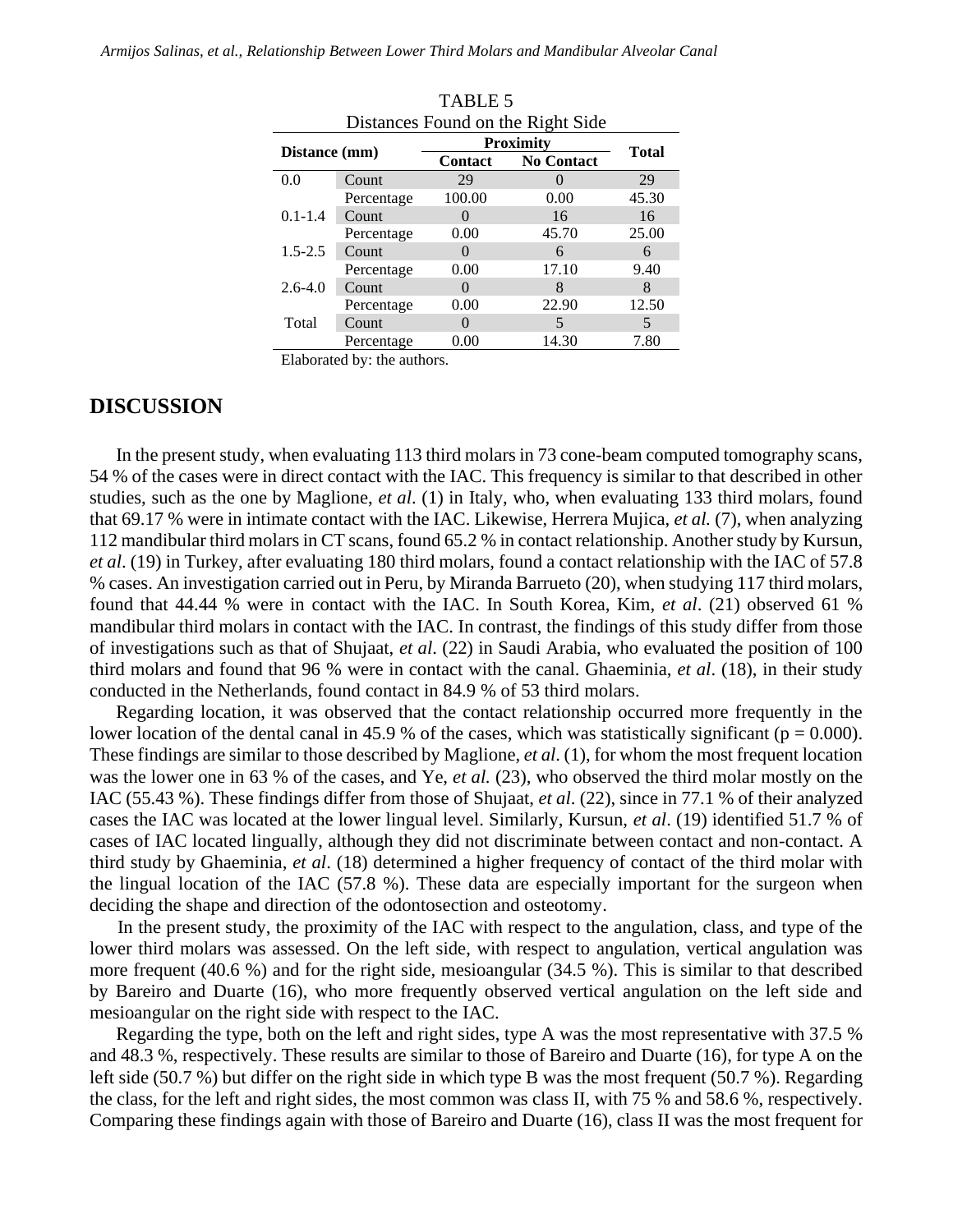right and left molars (58.7 % and 50.7 %, respectively). The results of a study carried out by Sangoquiza Nacimba and Lanas (5) differ with those of the present investigation, since they determined that inferior alveolar nerve damage is associated with Pell and Gregory class III; they state that the risk of nerve injury increases in deeper third molars. However, for a right-handed operator, the left side always represents a challenge for indirect observation and for the difficulty of accessing the instruments, which can complicate the extraction of even type A and class I teeth in a vertical position.

The distances found in the cases where there was no contact range from 0.3 mm to 5 mm, with an average value of 1.03 mm. On the left side, it was found more commonly in the range of 0.1-1.4 mm and 1.5-2.5 mm, in 41.2 % of the cases for each one. For the right side, the range of 0.1-1.4 mm was observed in 45.7 % of the cases. In a study conducted by González, *et al*. (24), in which they evaluated the distance between the lower third molar and the IAC, determined that in a greater percentage the canal was in a range of 1.5-2.5 mm (64 %), which is similar to what was found for the left side of the present study. Calderon, *et al*. (25) identified an average measurement from the IAC to the most apical part of the third molar of 0.7 mm, while Albornoz-Afanasiev, *et al*. (26) and Yilmaz, *et al*. (27) found an average distance for the left hemiarch of 2.15-2.18 mm and for the right hemiarch of 2.13-2.16 mm, respectively.

Regarding gender, there were no significant differences in the distribution of proximity and location in the groups of men and women ( $p = 0.697$ ). Neither were there in relation to the age group ( $p = 0.986$ ). These results differ from those found by Zain-Alabdeen, *et al*. (3), who concluded that older patients had significantly higher root vertical means relative to IAC, compared to the younger age group.

### **CONCLUSIONS AND RECOMMENDATIONS**

The results of this study show that there is an important relationship of proximity between the IAC and the roots of the third molars included among the patients who attended the Xplora Radiological Center in the city of Quito, Ecuador.

The lower location of the canal was the most frequent, which is why it is suggested to always indicate a complete imaging study prior to the enucleation of mandibular third molars.

## **ACKNOWLEDGEMENT**

Special thanks to the Xplora Radiological Center of the City of Quito and to the Central University of Ecuador, its School of Dentistry, for facilitating this study.

#### **REFERENCES**

- 1. Maglione M, Costantinides F, Bazzocchi G. Classification of impacted mandibular third molars on cone-beam CT images. J Clin Exp Dent. 2015 Apr 1; 7(2): e224-231[. https://dx.doi.org/10.4317/jced.51984](https://dx.doi.org/10.4317/jced.51984)
- 2. Castañeda-Peláez DA, Briceño-Avellaneda CR, Sánchez-Pavón AE, Rodríguez-Ciódaro A, Castro-Haiek D, Barrientos S. Prevalencia de dientes incluidos, retenidos e impactados analizados en radiografías panorámicas de población de Bogotá, Colombia. Univ Odontol. 2015; 34(73): 149-158. <https://doi.org/10.11144/Javeriana.uo34-73.pdir>
- 3. Zain-Alabdeen EH, Alhazmi RA, Alsaedi RN, Aloufi AA, Alahmady OA. Preoperative cone beam computed tomography evaluation of mandibular second and third molars in relation to the inferior alveolar canal. Saudi J Health Sci. 2020; 9(3): 243-247.
- 4. Guerra Cobián O. Desórdenes neurosensoriales posextracción de terceros molares inferiores retenidos. Rev Haban Cien Méd. 2018 Oct; 17(5): 736-749.
- 5. Sangoquiza Nacimba VE, Lanas G. Prevalencia y factores asociados a las lesiones en los nervios alveolar inferior y lingual después de la exodoncia de terceros molares inferiores. Rev Odontol Univ Central Ecuador. 2019; 21(1): 14-25. <https://doi.org/10.29166/odontologia.vol21.n1.2019-14-25>
- 6. Limardo AC, De Fazio B, Lezcano F, Vallejo R, Abud N, Blanco LA. Conducto alveolar inferior. correlato anatomoimagenológico e implicancia en los procedimientos quirúrgicos de mandíbula. Inferior alveolar canal. Imaginological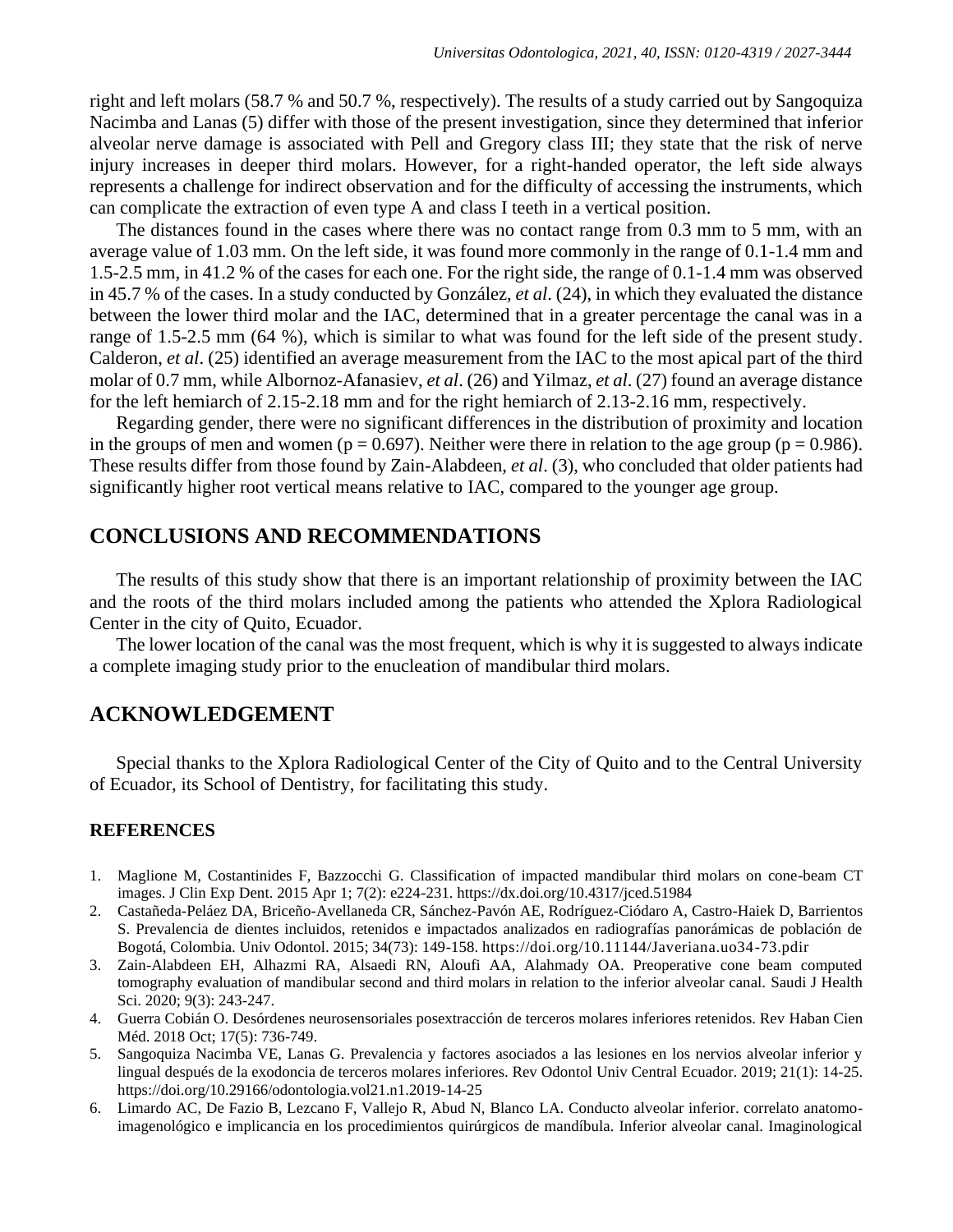anatomical correlation and implication in jaw surgical procedures. Rev Arg de Anat Clin. 2016 mar 28; 8(1): 18-22. <https://doi.org/10.31051/1852.8023.v8.n1.14204>

- 7. Herrera Mujica RR, Ríos Villasis LK, León Manco RA, Beltrán Silva JA. Concordancia entre la radiografía panorámica y la tomografía computarizada de haz cónico en la relación de los terceros molares mandibulares con el conducto dentario inferior. Rev Estomatol Herediana. 2020 abr; 30(2): 86-93.
- 8. Armand-Lorié M, Legrá-Silot E, Ramos-de-la-Cruz M, Matos-Armand F. Terceros molares retenidos. Actualización. Rev Inv Cient; 92(4): 15
- 9. Vázquez Diego J, Subiran BT, Osende NH, Estévez A, Vautier ME, Hecht P. Estudio comparativo de la relación de los terceros molares inferiores retenidos con el conducto dentario inferior en radiografías panorámicas y tomografías Cone Beam. Rev Cient Odontol. 2016; 12(1): 14-18.
- 10. Huang CK, Lui MT, Cheng DH. Use of panoramic radiography to predict postsurgical sensory impairment following extraction of impacted mandibular third molars. J Chin Med Assoc. 2015 Oct; 78(10): 617-622. <https://doi.org/10.1016/j.jcma.2015.01.009>
- 11. Seng Montes de Oca L, Miñoso Arabí Y. Avances de las ciencias estomatológicas con el desarrollo de la Radiología. Invest Medicoquir. 2015; 7(2): 281-291.
- 12. Sirera Martín Á, Martínez Almagro-Andreo A. Variantes Anatómicas en el canal mandibular en adultos jóvenes mayores de 30 años. Int J Morphol. 2020; 38(4): 899-902.
- 13. Instituto Nacional de Estadísticas y Censo. Cifras de población. Quito: INEC; 2015.
- 14. República del Ecuador. Estadísticas anuales 2019. Quito: Ministerio Salud Pública; 2019.
- 15. González Carfora AV, Teixeira González VH, Medina Díaz AC. Comparación de diversos métodos de estimación de edad dental aplicados por residentes de Postgrado de Odontopediatría. Rev Odontopediatr Latinoam. 2020; 10(1). <https://doi.org/10.47990/alop.v10i1.183>
- 16. Bareiro F, Duarte L. Posición más frecuente de inclusión de terceros molares mandibulares y su relación anatómica con el conducto dentario inferior en pacientes del Hospital Nacional de Itauguá hasta el año 2012. Rev Nac (Itauguá). 2014 jun; 6(1): 40-48.
- 17. González-Barbosa S, Simancas-Pereira Y. Clasificaciones Winter y Pell-Gregory predictoras del trismo postexodoncia de terceros molares inferiores incluidos. Rev Venez Inv Odontol. 2017; 5(1): 57-75.
- 18. Ghaeminia H, Meijer GJ, Soehardi A, Borstlap WA, Mulder J, Bergé SJ. Position of the impacted third molar in relation to the mandibular canal. Diagnostic accuracy of cone beam computed tomography compared with panoramic radiography. Int J Oral Maxillofac Surg. 2009 Sep; 38(9): 964-71[. https://doi.org/10.1016/j.ijom.2009.06.007](https://doi.org/10.1016/j.ijom.2009.06.007)
- 19. Kursun S, Hakan KM, Bengi O, Nihat A. Use of cone beam computed tomography to determine the accuracy of panoramic radiological markers: A pilot study. J Dent Sci. 2015; 10(2): 167-171.
- 20. Miranda Barrueto R. Relación del tercer molar inferior con el conducto dentario inferior en tomografías computarizadas de haz cónico. (trabajo de grado). Lima, Perú: Universidad Científica del Sur; 2016.
- 21. Kim HJ, Jo YJ, Choi JS, Kim HJ, Kim J, Moon SY. Factores de riesgo anatómicos de la asociación de lesiones del nervio alveolar inferior con la extracción quirúrgica del tercer molar mandibular en la población coreana. Cienc Aplic. 2021; 11: 816.<http://dx.doi.org/10.3390/app11020816>
- 22. Shujaat S, Abouelkheir HM, Al-Khalifa KS, Al-Jandan B, Marei HF. Pre-operative assessment of relationship between inferior dental nerve canal and mandibular impacted third molar in Saudi population. Saudi Dent J. 2014 Jul; 26(3): 103- 107. <http://dx.doi.org/10.1016/j.sdentj.2014.03.005>
- 23. Ye ZX, Yang C, Abdelrehem, A. Prediction of inferior alveolar nerve injury in complicated mandibular wisdom teeth extractions: a new classification system. Int J Clin Exp Med. 2016; 9(2): 3729-3734.
- 24. González MM, Bessone GG, Fernández ER, Rosales CA. Estudio de la relacion topografica del tercer molar inferior con el conducto mandibular: frecuencia y complicaciones. Rev Nac Odontol. 2017; 13(24).
- 25. Calderon M, Castillo J, Felzani R. Efectividad de la técnica cone-beam para evaluar el riesgo de lesión al conducto dentario inferior, en la extracción de terceros molares inferiores clase ll posición A o B. Acta Bioclín. 2017; 8(15): 107- 120.
- 26. Albornoz-Afanasiev RV, Calles-González CA, Mora-Rincones OA, Páez-Ramos M, Tomich Biber D, Eizaguirre Colombo JL. Evaluación de estructuras adyacentes al conducto dentario inferior en la región del tercer molar mediante tomografía cone-beam. Acta Odontol Venez. 2014; 52(1).
- 27. Yilmaz S, Adisen MZ, Misirlioglu M, Yorubulut S. Assessment of third molar impaction pattern and associated clinical symptoms in a Central Anatolian Turkish Population. Med Princ Pract. 2016; 25(2): 169-175. <http://dx.doi.org/10.1159/000442416>

\*Original research.